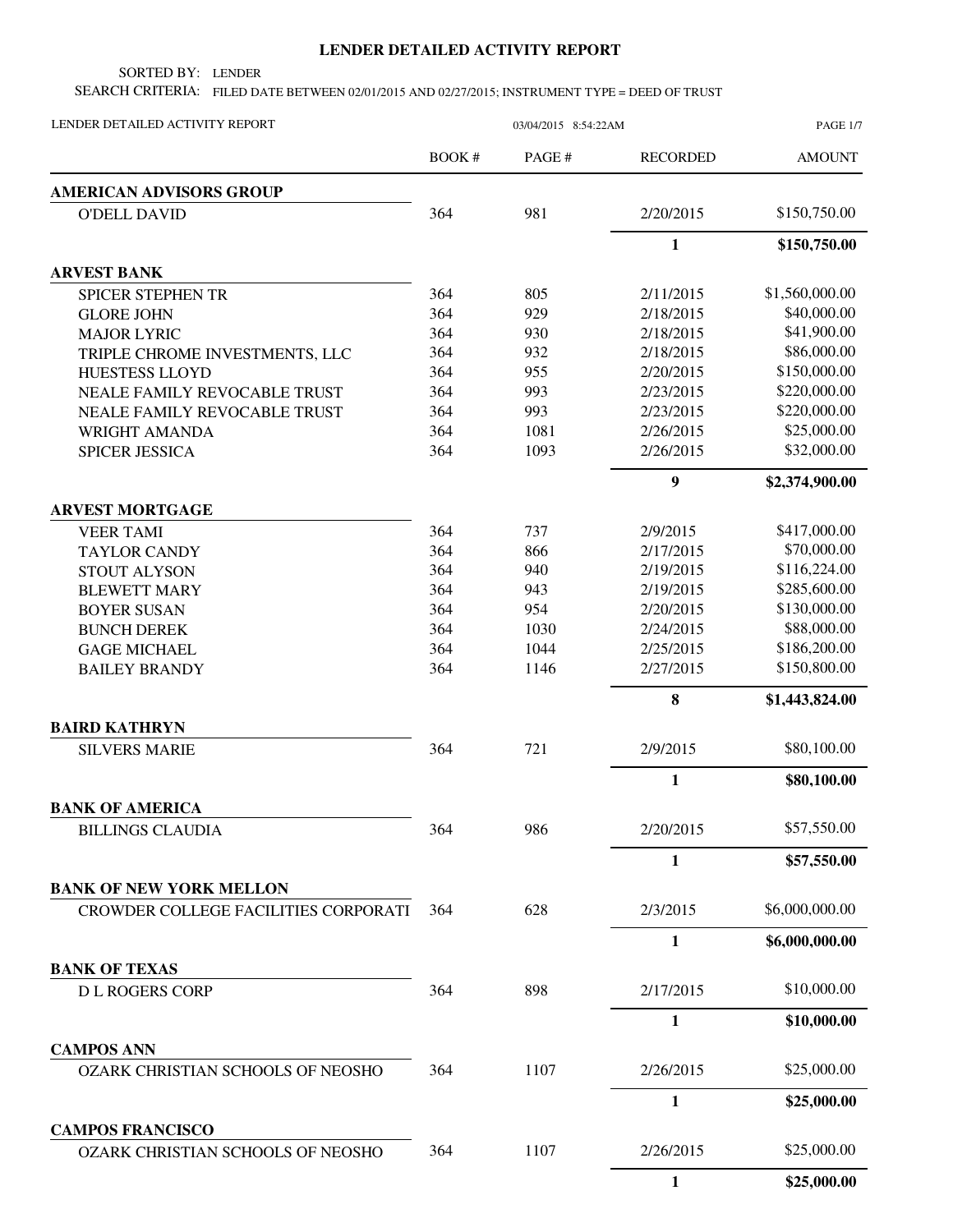| LENDER DETAILED ACTIVITY REPORT |  |
|---------------------------------|--|
|                                 |  |

03/04/2015 8:54:22AM

PAGE 2/7

|                                   | BOOK# | PAGE# | <b>RECORDED</b> | <b>AMOUNT</b> |
|-----------------------------------|-------|-------|-----------------|---------------|
| <b>CITIBANK</b>                   |       |       |                 |               |
| <b>DUNCAN STEPHEN</b>             | 364   | 768   | 2/10/2015       | \$42,000.00   |
| <b>DUNCAN STEPHEN</b>             | 364   | 768   | 2/10/2015       | \$42,000.00   |
| <b>COLLETTE SHAYNA</b>            | 364   | 1116  | 2/27/2015       | \$124,000.00  |
|                                   |       |       | 3               | \$208,000.00  |
| <b>COMMERCE BANK</b>              |       |       |                 |               |
| <b>OUTT ROBERT</b>                | 364   | 746   | 2/9/2015        | \$20,000.00   |
|                                   |       |       | $\mathbf{1}$    | \$20,000.00   |
| <b>COMMUNITY BANK &amp; TRUST</b> |       |       |                 |               |
| <b>BOLAND KATHLEEN</b>            | 364   | 677   | 2/5/2015        | \$135,714.00  |
| MCDANNALD DEBORAH                 | 364   | 959   | 2/20/2015       | \$103,200.00  |
|                                   |       |       | $\mathbf{2}$    | \$238,914.00  |
| <b>COMMUNITY BANK AND TRUST</b>   |       |       |                 |               |
| <b>BALDWIN LINDA</b>              | 364   | 769   | 2/10/2015       | \$0.00        |
| <b>GARY URSULA</b>                | 364   | 770   | 2/10/2015       | \$53,000.00   |
| <b>BALDWIN LINDA</b>              | 364   | 769   | 2/10/2015       | \$250,000.00  |
| <b>GARY URSULA</b>                | 364   | 770   | 2/10/2015       | \$53,000.00   |
| <b>GARY CARLA</b>                 | 364   | 792   | 2/11/2015       | \$61,346.00   |
| SHERROD LUTISHEY                  | 364   | 864   | 2/17/2015       | \$37,641.00   |
| <b>MILLER NORMA</b>               | 364   | 973   | 2/20/2015       | \$181,107.01  |
| <b>BEASLEY ANITA</b>              | 364   | 1008  | 2/23/2015       | \$30,000.00   |
| <b>WRIGHT BRADLEY</b>             | 364   | 1015  | 2/23/2015       | \$140,000.00  |
| <b>DAVIDSON DANIEL</b>            | 364   | 1156  | 2/27/2015       | \$50,000.00   |
|                                   |       |       | 10              | \$856,094.01  |
| <b>COMMUNITY FIRST BANK</b>       |       |       |                 |               |
| <b>TAGGART LINDSAY</b>            | 364   | 860   | 2/17/2015       | \$122,400.00  |
|                                   |       |       | 1               | \$122,400.00  |
| DEEL ENTERPRISES, LLC             |       |       |                 |               |
| <b>GREENCELL US, LLC</b>          | 364   | 591   | 2/2/2015        | \$300,000.00  |
|                                   |       |       | $\mathbf{1}$    | \$300,000.00  |
| <b>EMBRACE HOME LOANS</b>         |       |       |                 |               |
| <b>FRENCH DEBRA</b>               | 364   | 796   | 2/11/2015       | \$112,942.00  |
|                                   |       |       | $\mathbf{1}$    | \$112,942.00  |
| <b>FCS FINANCIAL</b>              |       |       |                 |               |
| <b>HEILIG BRYAN</b>               | 364   | 834   | 2/13/2015       | \$30,000.00   |
| <b>MOORE TIA</b>                  | 364   | 895   | 2/17/2015       | \$250,000.00  |
| <b>HAYNES TAMRA</b>               | 364   | 896   | 2/17/2015       | \$71,000.00   |
| <b>CHANDLER KEVIN</b>             | 364   | 1058  | 2/25/2015       | \$230,000.00  |
| MOREHEAD PAULA                    | 364   | 1136  | 2/27/2015       | \$77,000.00   |
|                                   |       |       | 5               | \$658,000.00  |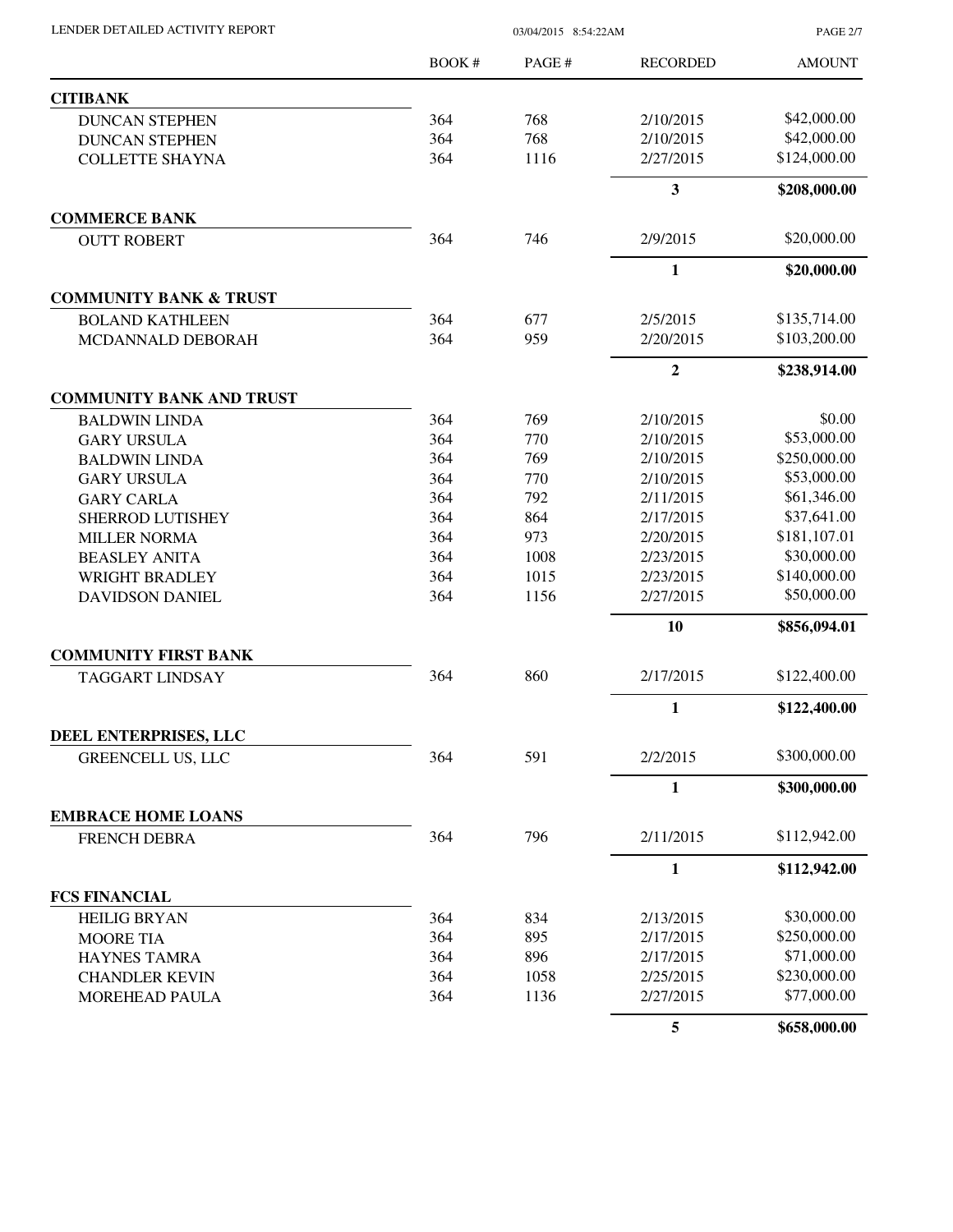PAGE 3/7

|                                                 | <b>BOOK#</b> | PAGE # | <b>RECORDED</b>         | <b>AMOUNT</b> |
|-------------------------------------------------|--------------|--------|-------------------------|---------------|
| <b>FIRST COMMUNITY BANK</b>                     |              |        |                         |               |
| <b>HOWE SHELBY</b>                              | 364          | 669    | 2/5/2015                | \$95,000.00   |
| <b>LONG CHERYL</b>                              | 364          | 853    | 2/13/2015               | \$78,000.00   |
| COUSINS INVESTMENT PROPERTIES, LLC              | 364          | 935    | 2/19/2015               | \$69,275.00   |
| EAJ INVESTMENTS, LLC                            | 364          | 941    | 2/19/2015               | \$34,000.00   |
| <b>WIDENER SHELBI</b>                           | 364          | 975    | 2/20/2015               | \$252,000.00  |
| <b>HENRY ELIZABETH</b>                          | 364          | 1104   | 2/26/2015               | \$38,450.00   |
|                                                 |              |        | 6                       | \$566,725.00  |
| <b>FLAT BRANCH MORTGAGE</b>                     |              |        |                         |               |
| <b>DUESTERHAUS MICHAEL</b>                      | 364          | 992    | 2/23/2015               | \$84,932.00   |
| <b>SAMMONS TONI</b>                             | 364          | 1004   | 2/23/2015               | \$40,720.00   |
| YOUNG BONNIE                                    | 364          | 1151   | 2/27/2015               | \$79,591.00   |
|                                                 |              |        | $\overline{\mathbf{3}}$ | \$205,243.00  |
| FRANKLIN AMERICAN MORTGAGE                      |              |        |                         |               |
| NEATHERRY CHRISTINA                             | 364          | 882    | 2/17/2015               | \$209,000.00  |
|                                                 |              |        | 1                       | \$209,000.00  |
| <b>GOLD CRAIG TR</b><br><b>RBC HOLDINGS LLC</b> | 364          | 598    | 2/2/2015                | \$0.00        |
|                                                 |              |        | $\mathbf{1}$            | \$0.00        |
| <b>GOLD MARY TR</b>                             |              |        |                         |               |
| RBC HOLDINGS LLC                                | 364          | 598    | 2/2/2015                | \$0.00        |
|                                                 |              |        | $\mathbf{1}$            | \$0.00        |
| <b>GREAT SOUTHERN BANK</b>                      |              |        |                         |               |
| LITTLEFIELD VALERIE                             | 364          | 921    | 2/18/2015               | \$85,800.00   |
| <b>CADDY PHILLIP</b>                            | 364          | 990    | 2/23/2015               | \$52,864.00   |
| <b>DUNBAR ROBERTA</b>                           | 364          | 1053   | 2/25/2015               | \$114,000.00  |
| <b>MORRISON BRIAN</b>                           | 364          | 1073   | 2/25/2015               | \$41,000.00   |
|                                                 |              |        | $\overline{\mathbf{4}}$ | \$293,664.00  |
| <b>GREEN TREE SERVICING</b>                     |              | 1083   |                         | \$167,650.00  |
| <b>WOOD GEOFFREY</b>                            | 364          |        | 2/26/2015               |               |
| <b>GROAT BONNIE TR</b>                          |              |        | 1                       | \$167,650.00  |
| <b>ROOK JANELL</b>                              | 364          | 802    | 2/11/2015               | \$83,633.88   |
|                                                 |              |        | $\mathbf{1}$            | \$83,633.88   |
| <b>HENDRICKS GARY</b>                           |              |        |                         |               |
| <b>HOYER HOLLY</b>                              | 364          | 891    | 2/17/2015               | \$157,500.00  |
|                                                 |              |        | 1                       | \$157,500.00  |
| <b>HOMETOWN BANK</b>                            |              |        |                         |               |
| <b>GAINES KELLY</b>                             | 364          | 793    | 2/11/2015               | \$78,000.00   |
| <b>WISE JERRIE</b>                              | 364          | 871    | 2/17/2015               | \$178,900.00  |
| <b>CHAPMAN APRIL</b>                            | 364          | 960    | 2/20/2015               | \$150,000.00  |
| <b>KELLY CHRISTIE</b>                           | 364          | 988    | 2/20/2015               | \$83,600.00   |
|                                                 |              |        | $\overline{\mathbf{4}}$ | \$490,500.00  |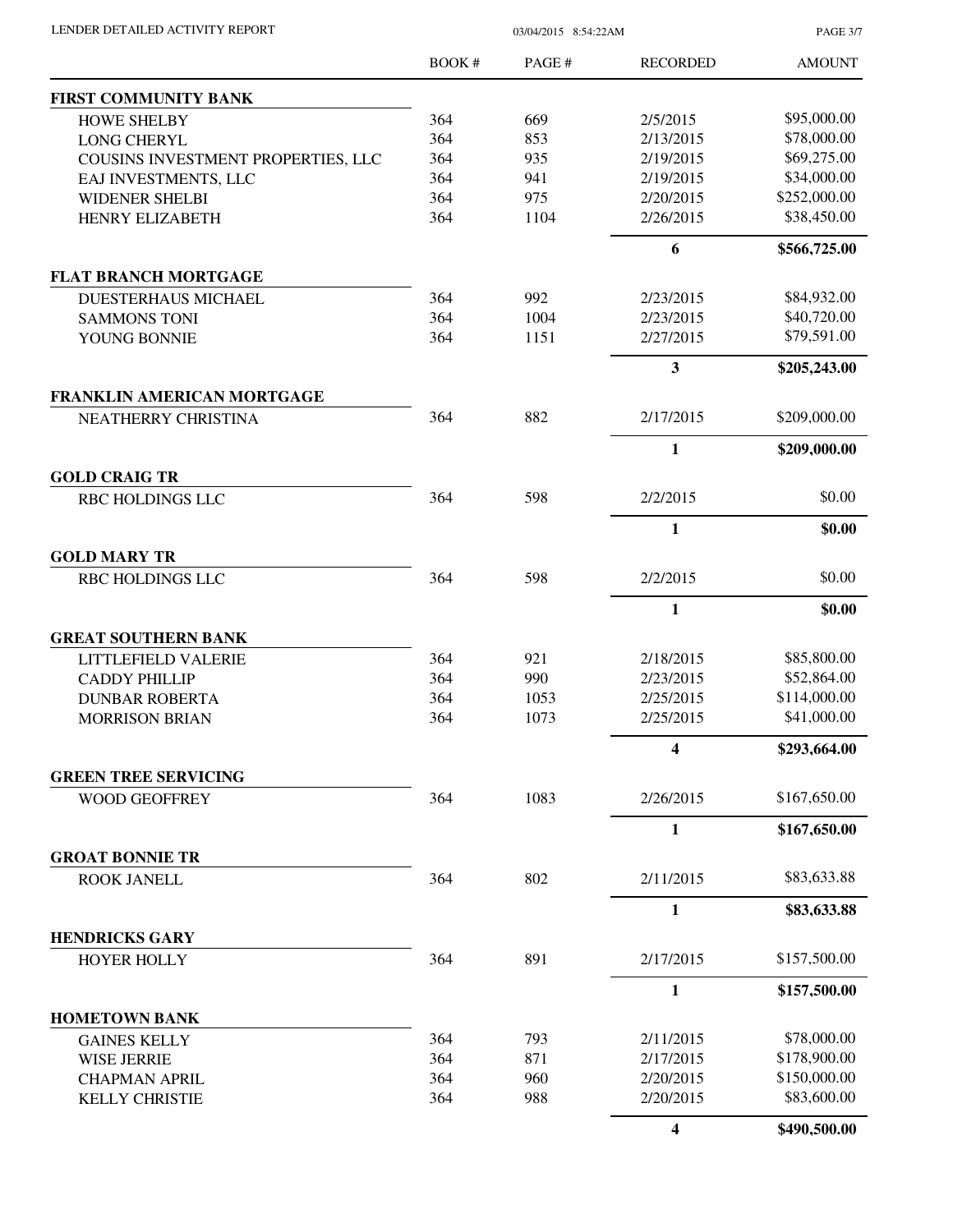| LENDER DETAILED ACTIVITY REPORT                    |       | <b>PAGE 4/7</b> |                 |                |
|----------------------------------------------------|-------|-----------------|-----------------|----------------|
|                                                    | BOOK# | PAGE#           | <b>RECORDED</b> | <b>AMOUNT</b>  |
| <b>HOYER CHERYL</b>                                |       |                 |                 |                |
| <b>HOYER CHRISTOPHER</b>                           | 364   | 891             | 2/17/2015       | \$157,500.00   |
|                                                    |       |                 | $\mathbf{1}$    | \$157,500.00   |
| <b>HOYER GENE</b><br><b>HOYER CHRISTOPHER</b>      | 364   | 891             | 2/17/2015       | \$157,500.00   |
|                                                    |       |                 | $\mathbf{1}$    | \$157,500.00   |
| <b>JOPLIN METRO CREDIT UNION</b>                   |       |                 |                 |                |
| <b>ATKINSON MICHAEL</b>                            | 364   | 1087            | 2/26/2015       | \$32,000.00    |
|                                                    |       |                 | $\mathbf{1}$    | \$32,000.00    |
| <b>JPMORGAN CHASE BANK</b>                         |       |                 |                 |                |
| <b>CRABB LISA</b>                                  | 364   | 889             | 2/17/2015       | \$37,000.00    |
|                                                    |       |                 | $\mathbf{1}$    | \$37,000.00    |
| <b>LEDBETTER CARL TR</b><br><b>ENGIE DONALD</b>    | 364   | 1033            | 2/24/2015       | \$116,000.00   |
|                                                    |       |                 | $\mathbf{1}$    | \$116,000.00   |
| <b>LEGACY BANK AND TRUST</b>                       |       |                 |                 |                |
| <b>TURNER DAVID</b>                                | 364   | 979             | 2/20/2015       | \$173,000.00   |
|                                                    |       |                 | $\mathbf{1}$    | \$173,000.00   |
| LIVE OAK BANKING COMPANY                           |       |                 |                 |                |
| PERIMAN APRIL                                      | 364   | 758             | 2/9/2015        | \$1,205,000.00 |
|                                                    |       |                 | $\mathbf{1}$    | \$1,205,000.00 |
| <b>MCGUIRE DELBERT</b><br><b>GREENCELL US, LLC</b> | 364   | 592             | 2/2/2015        | \$120,000.00   |
|                                                    |       |                 | $\mathbf{1}$    | \$120,000.00   |
| <b>MCGUIRE PAULINE</b>                             |       |                 |                 |                |
| <b>GREENCELL US, LLC</b>                           | 364   | 592             | 2/2/2015        | \$120,000.00   |
|                                                    |       |                 | $\mathbf{1}$    | \$120,000.00   |
| <b>MID-MISOSURI BANK</b><br><b>SPICER GARY TR</b>  | 364   | 575             | 2/2/2015        | \$136,421.50   |
|                                                    |       |                 | $\mathbf{1}$    | \$136,421.50   |
| <b>MID-MISSOURI BANK</b>                           |       |                 |                 |                |
| <b>ROBBINS PAULA</b>                               | 364   | 776             | 2/11/2015       | \$60,559.05    |
|                                                    |       |                 | $\mathbf{1}$    | \$60,559.05    |
| MIDWEST MORTGAGE CAPITAL                           |       |                 |                 |                |
| <b>KING MICHELLE</b>                               | 364   | 798             | 2/11/2015       | \$137,500.00   |
|                                                    |       |                 | $\mathbf{1}$    | \$137,500.00   |
| <b>MILLER FRED</b><br><b>STOTTS DAVID</b>          | 364   | 1110            | 2/26/2015       | \$17,000.00    |
|                                                    |       |                 | $\mathbf{1}$    | \$17,000.00    |
| <b>MILLER TAMMY</b>                                |       |                 |                 |                |
| STOTTS DEDRA                                       | 364   | 1110            | 2/26/2015       | \$17,000.00    |
|                                                    |       |                 | $\mathbf{1}$    | \$17,000.00    |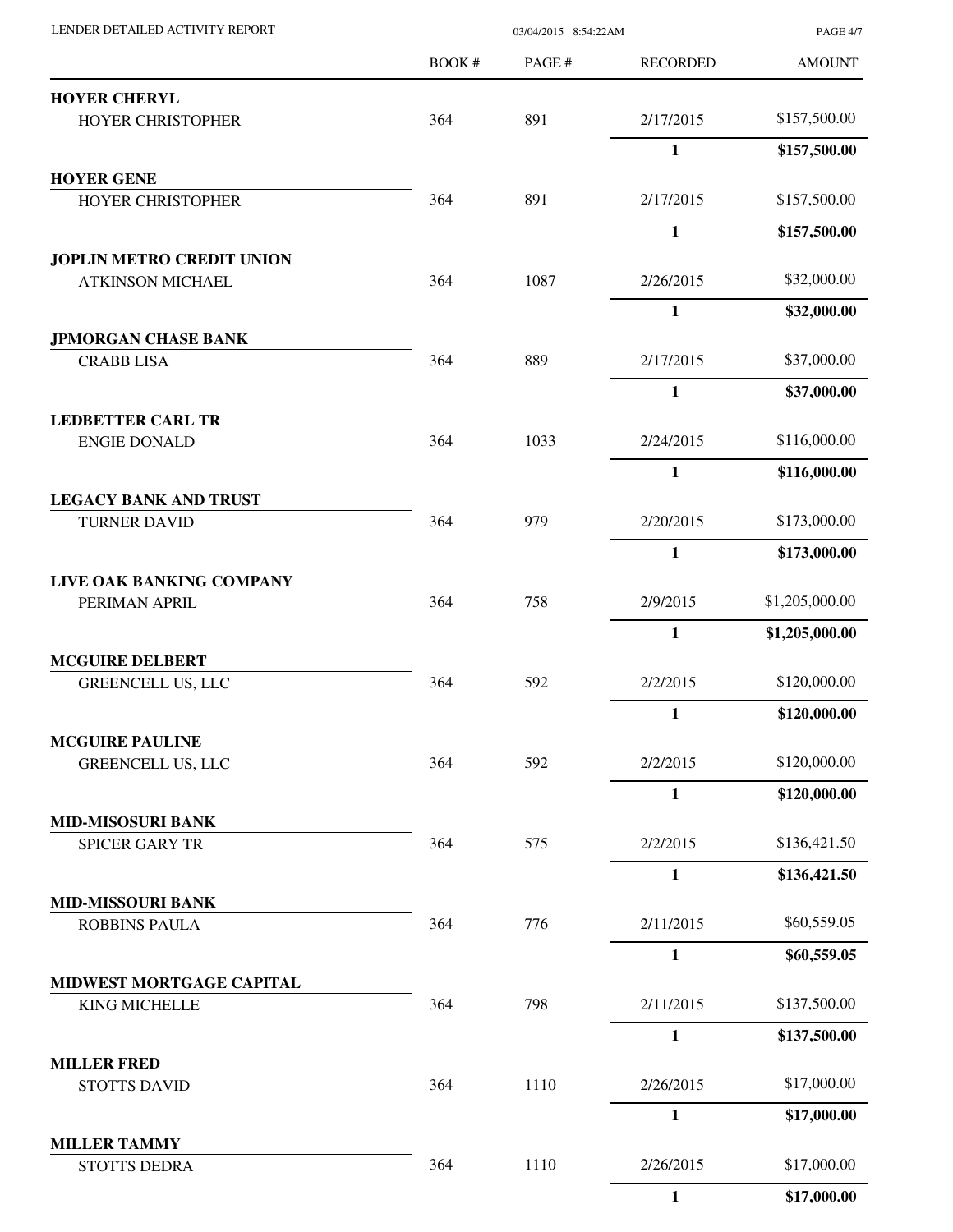| LENDER DETAILED ACTIVITY REPORT |  |
|---------------------------------|--|

03/04/2015 8:54:22AM

PAGE 5/7

|                                               | BOOK# | PAGE# | <b>RECORDED</b>  | <b>AMOUNT</b>  |
|-----------------------------------------------|-------|-------|------------------|----------------|
| MODLIN INVESTMENTS, LLC                       |       |       |                  |                |
| <b>CAYLOR CARY</b>                            | 364   | 1055  | 2/25/2015        | \$0.00         |
|                                               |       |       | $\mathbf{1}$     | \$0.00         |
| <b>MORTGAGE RESEARCH CENTER</b>               |       |       |                  |                |
| <b>REID JANET</b>                             | 364   | 605   | 2/2/2015         | \$117,370.00   |
| <b>WEAR SUSAN</b>                             | 364   | 659   | 2/4/2015         | \$169,269.00   |
| <b>MCCLENDON LINDA</b>                        | 364   | 1040  | 2/25/2015        | \$220,863.00   |
|                                               |       |       | $\mathbf{3}$     | \$507,502.00   |
| <b>OAKSTAR BANK</b>                           | 364   | 1077  |                  | \$860,000.00   |
| <b>SACHS MESCHELL</b>                         |       |       | 2/25/2015        |                |
|                                               |       |       | 1                | \$860,000.00   |
| <b>PEOPLES BANK</b><br><b>WALKER JETTA</b>    | 364   | 682   | 2/5/2015         | \$100,000.00   |
| <b>WALKER JETTA</b>                           | 364   | 683   | 2/5/2015         | \$18,750.00    |
| <b>FANNING BETTY</b>                          | 364   | 636   | 2/4/2015         | \$39,500.00    |
| <b>CLOGSTON PAM</b>                           | 364   | 754   | 2/9/2015         | \$30,000.00    |
| <b>JOHNSON CHAD</b>                           | 364   | 778   | 2/11/2015        | \$200,000.00   |
| <b>TONG CHRIS</b>                             | 364   | 868   | 2/17/2015        | \$26,250.00    |
| <b>DURBIN DEBBIE</b>                          | 364   | 1061  | 2/25/2015        | \$14,000.00    |
| <b>BOX NATHAN</b>                             | 364   | 1111  | 2/27/2015        | \$417,000.00   |
| <b>BOX NATHAN</b>                             | 364   | 1112  | 2/27/2015        | \$315,000.00   |
| <b>HARLAN DONNA</b>                           | 364   | 1117  | 2/27/2015        | \$141,500.00   |
|                                               |       |       | 10               | \$1,302,000.00 |
| <b>PINNACLE BANK</b>                          |       |       |                  |                |
| <b>GOOD LORI</b>                              | 364   | 995   | 2/23/2015        | \$617,500.00   |
|                                               |       |       | $\mathbf{1}$     | \$617,500.00   |
| <b>PNC BANK</b>                               |       |       |                  |                |
| NICHOLS CHRISTINA                             | 364   | 596   | 2/2/2015         | \$149,350.00   |
|                                               |       |       | $\mathbf{1}$     | \$149,350.00   |
| <b>POGUE LARRY TR</b><br><b>MARCUM VERLYN</b> | 364   | 1148  | 2/27/2015        | \$40,000.00    |
|                                               |       |       | $\mathbf{1}$     | \$40,000.00    |
| PREMIER HOME MORTGAGE                         |       |       |                  |                |
| <b>MATTHEWS AARON</b>                         | 364   | 971   | 2/20/2015        | \$89,280.00    |
| <b>SCOTT RODNEY</b>                           | 364   | 1071  | 2/25/2015        | \$81,122.00    |
|                                               |       |       | $\overline{2}$   | \$170,402.00   |
| <b>QUICKEN LOANS</b>                          |       |       |                  |                |
| <b>BETTS STEPHEN</b>                          | 364   | 1026  | 2/24/2015        | \$143,823.00   |
| <b>BERREND THERESA</b>                        | 364   | 1119  | 2/27/2015        | \$177,300.00   |
|                                               |       |       | $\boldsymbol{2}$ | \$321,123.00   |
| R & G PROPERTIES OF NEWTON COUNTY, LLC        |       |       |                  |                |
| <b>COHU DICK</b>                              | 364   | 744   | 2/9/2015         | \$5,000.00     |
|                                               |       |       | $\mathbf{1}$     | \$5,000.00     |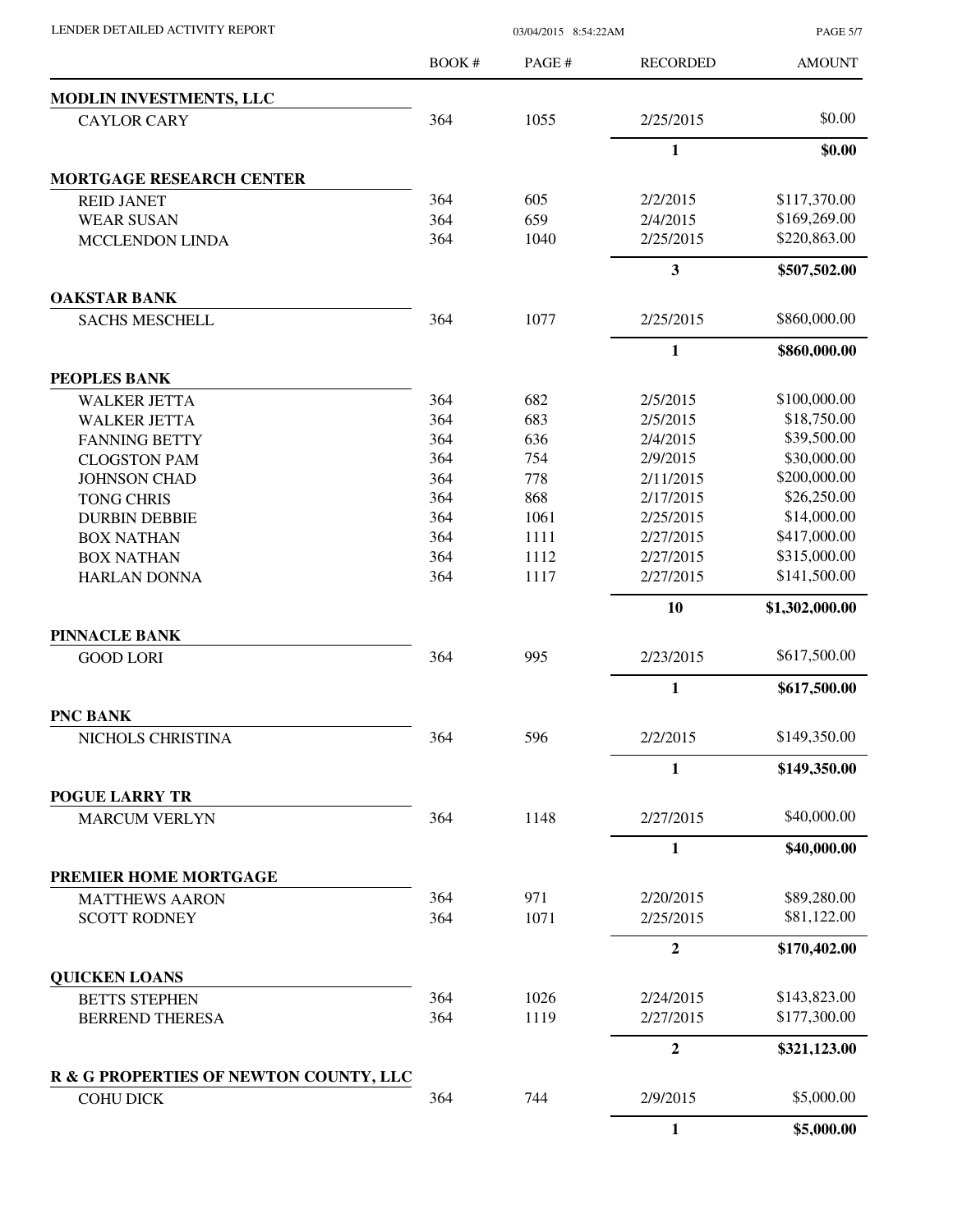LENDER DETAILED ACTIVITY REPORT 03/04/2015 8:54:22AM

PAGE 6/7

|                                           | BOOK# | PAGE# | <b>RECORDED</b>         | <b>AMOUNT</b>  |
|-------------------------------------------|-------|-------|-------------------------|----------------|
| <b>SECRETARY OF HOUSING</b>               |       |       |                         |                |
| <b>O'DELL DAVID</b>                       | 364   | 982   | 2/20/2015               | \$150,750.00   |
|                                           |       |       | 1                       | \$150,750.00   |
| <b>SECURITY BANK AND TRUST</b>            |       |       |                         |                |
| <b>HAMILTON ERICKA</b>                    | 364   | 1063  | 2/25/2015               | \$308,000.00   |
|                                           |       |       | $\mathbf{1}$            | \$308,000.00   |
| <b>SOUTHWEST MISSOURI BANK</b>            |       |       |                         |                |
| DEBEARD INVESTMENTS LLC                   | 364   | 580   | 2/2/2015                | \$65,000.00    |
| PHIL & DAN LAND DEVELOPMENT LLC           | 364   | 607   | 2/2/2015                | \$220,000.00   |
| PARKER MONTE                              | 364   | 666   | 2/5/2015                | \$83,900.00    |
| <b>WHITAKER LISA</b>                      | 364   | 634   | 2/4/2015                | \$85,400.00    |
| FIRST BAPTIST CHURCH OF DIAMOND           | 364   | 642   | 2/4/2015                | \$51,000.00    |
| YOST CHRISTI                              | 364   | 719   | 2/9/2015                | \$125,000.00   |
| <b>CUTBIRTH LEONARD</b>                   | 364   | 884   | 2/17/2015               | \$128,092.00   |
| <b>EADS JUDITH</b>                        | 364   | 892   | 2/17/2015               | \$126,000.00   |
| EICHELBERGER BRANDI                       | 364   | 924   | 2/18/2015               | \$75,000.00    |
| <b>INVESTING FORWARD MIDWEST, LLC</b>     | 364   | 1012  | 2/23/2015               | \$132,400.00   |
| <b>FERGUSON BETTY</b>                     | 364   | 1050  | 2/25/2015               | \$128,500.00   |
| <b>JOHNSON TABITHA</b>                    | 364   | 1154  | 2/27/2015               | \$22,000.00    |
|                                           |       |       | 12                      | \$1,242,292.00 |
| <b>STATE FARM BANK</b>                    |       |       |                         |                |
| <b>BUFORD BETH</b>                        | 364   | 976   | 2/20/2015               | \$90,000.00    |
|                                           |       |       | $\mathbf{1}$            | \$90,000.00    |
| <b>THE BAIRD TRUST</b>                    |       |       |                         |                |
| <b>SILVERS JAY</b>                        | 364   | 721   | 2/9/2015                | \$80,100.00    |
|                                           |       |       | $\mathbf{1}$            | \$80,100.00    |
| THE CORNERSTONE BANK                      |       |       |                         |                |
| SOLANO LISED                              | 364   | 668   | 2/5/2015                | \$4,000.00     |
| <b>DUQUETTE CARL</b>                      | 364   | 680   | 2/5/2015                | \$45,200.00    |
| <b>SPRAGUE CATHERINE</b>                  | 364   | 756   | 2/9/2015                | \$146,000.00   |
| <b>CROWDER INDUSTRIES, INC</b>            | 364   | 958   | 2/20/2015               | \$250,000.00   |
|                                           |       |       | $\overline{\mathbf{4}}$ | \$445,200.00   |
| THE MORTGAGE HOUSE                        |       |       |                         |                |
| <b>SCHMITT SALLY</b>                      | 364   | 577   | 2/2/2015                | \$100,000.00   |
| <b>OWENS AMBER</b>                        | 364   | 1052  | 2/25/2015               | \$79,591.00    |
|                                           |       |       | $\overline{2}$          | \$179,591.00   |
| <b>USBANK</b>                             |       |       |                         |                |
| <b>MOORE DALE</b>                         | 364   | 620   | 2/3/2015                | \$48,000.00    |
| <b>DOTSON SWANZA</b>                      | 364   | 1145  | 2/27/2015               | \$46,545.28    |
|                                           |       |       | $\boldsymbol{2}$        | \$94,545.28    |
| <b>UMB BANK</b><br><b>BROTTLUND LINDA</b> | 364   | 1056  | 2/25/2015               | \$75,000.00    |
|                                           |       |       | $\mathbf{1}$            | \$75,000.00    |
| USAA FEDERAL SAVINGS BANK                 |       |       |                         |                |
| MCGRANE L ANTHONY                         | 364   | 1037  | 2/24/2015               | \$106,954.00   |
|                                           |       |       | $\mathbf{1}$            | \$106,954.00   |